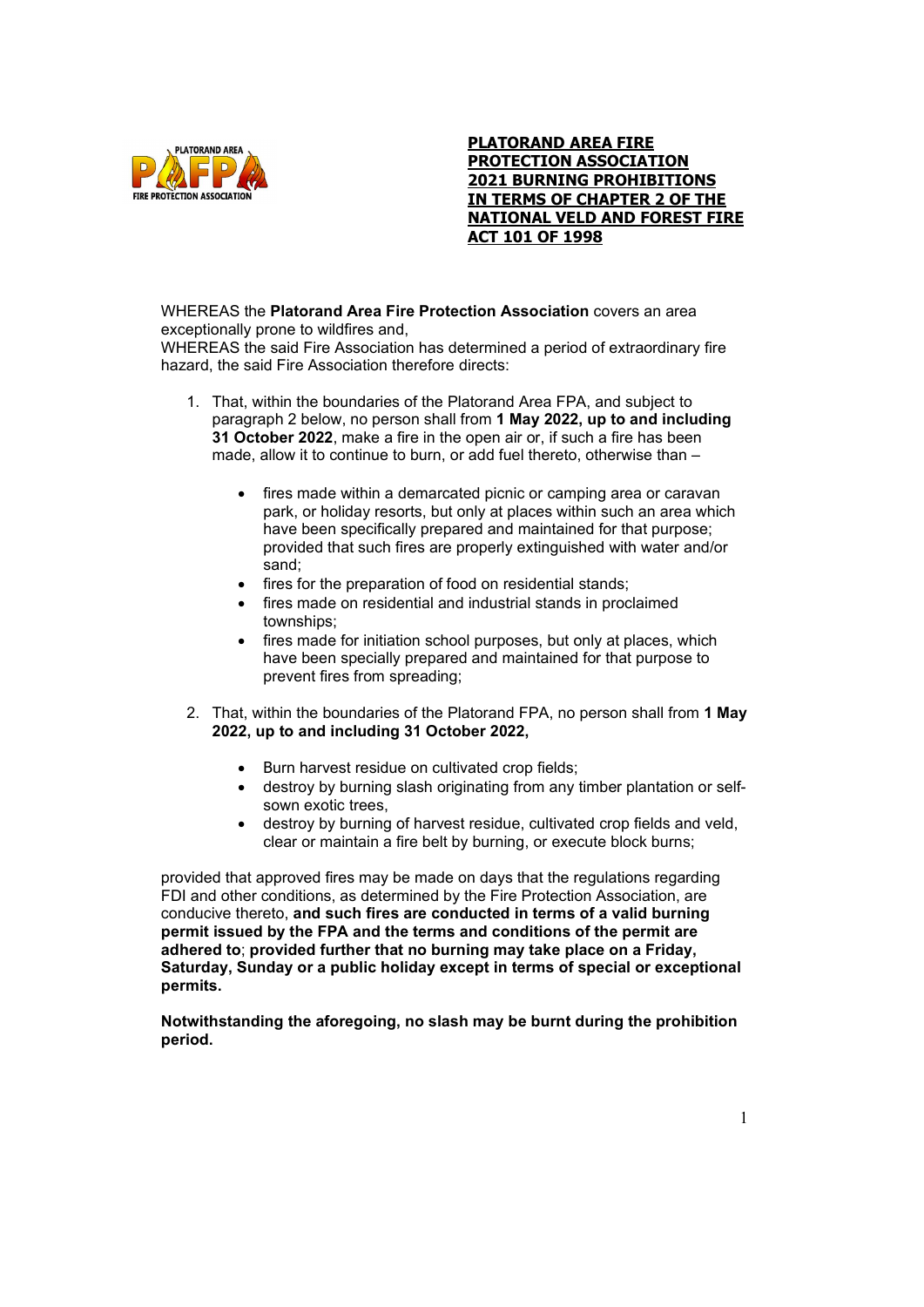## **Local Fire Protection Association rules include (but are not limited to) the**

## **following:**

- 1. Landowners intending to conduct a prescribed burn or to burn a firebreak must inform their neighbours, their ward chairmen, the firetower and the Handcrew base.
- 2. Burning may take place only in terms of a valid burning permit.
- 3. When burning is conducted by a burning contractor, the burning permit must be valid for the particular property or properties. The contractor cannot burn in terms of their own permit.
- 4. Landowners are strongly urged to have adequate tracer lines in place before commencing the burning of firebreaks.
- 5. Clearance must be obtained from the Fire Protection Association Operations Centre at the Handcrew base. Firefighting resources must also be in place.
- 6. Neighbours to co-operate when burning mutual fire breaks.
- 7. All FPA regulations regarding FDI and other matters to be adhered to.
- 8. No burning on Fridays, public holidays or weekends except in terms of special or exceptional permits.
- 9. Firebreaks to be made around all dwellings.
- 10. Where dwellings are in a cluster or close proximity to each other, a firebreak can be made around the perimeter of such an area.
- 11. Each member is answerable to their Ward Representative.
- 12. Any runaway fires to be reported to the Ward Representative and neighbours immediately.
- 13. Any planned controlled burns under Eskom power lines to be reported to the operations centre or Eskom before such burn.
- 14. Every attempt must be made to complete burning of firebreaks by end July. If this has not been possible, then the FPA executive committee has the authority to extend this period. Members are strictly to adhere to the conditions stipulated on the permissions.
- 15. It is a criminal offence to leave controlled burns unattended before the fire is totally extinguished.
- 16. In the event that a landowner does not meet the firefighting resources requirements laid down by the FPA, and the FPA management sends the WoF Handcrew to attend a wildfire on that landowner's property, such landowner shall be liable to the Handcrew for the cost of a callout as laid down in the rules of the Handcrew, whether the landowner has sanctioned such attendance or not.
- 17. When burning a firebreak in the morning it must be possible to cease burning and shut down the burn completely within 30 minutes in the event of necessity.
- 18. It follows from this that when a vlei is to be burnt out as part of a firebreak, this can only commence in the afternoon after 14h00 if conditions permit. When a vlei is burnt it is impossible to stop the burn at will.
- 19. The landowner will be present at all times when using the Working on Fire Team. If a foreman or other third party is used in conjunction with the Team, such person must have successfully completed the Incident